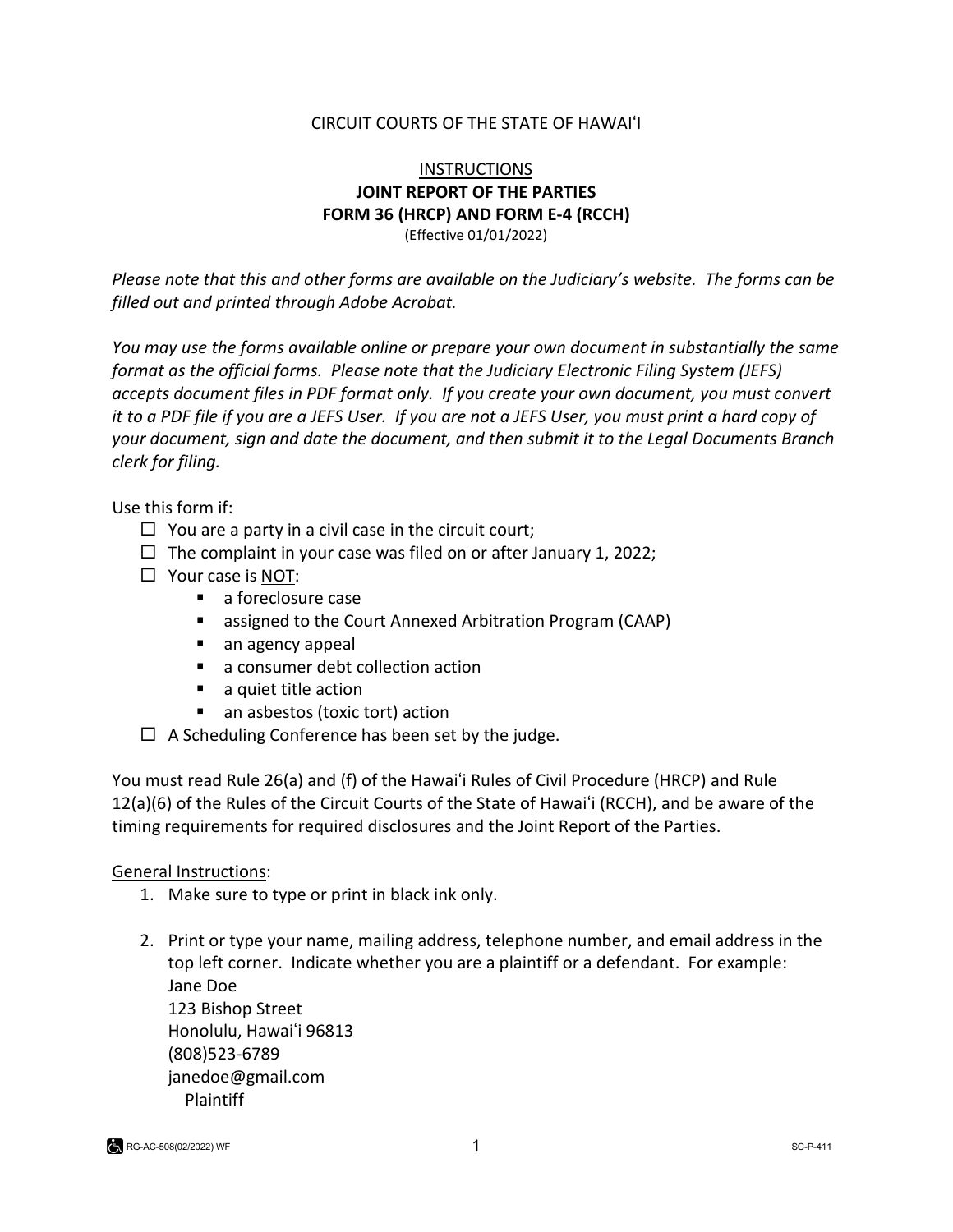3. Fill in the name of the court and the number of the circuit in which your case is filed in the center of the page: "IN THE CIRCUIT COURT OF THE \_\_\_\_\_\_ CIRCUIT"

| <b>First Circuit:</b> | Oʻahu                      |
|-----------------------|----------------------------|
| Second Circuit:       | Maui, Moloka'i, and Lana'i |
| Third Circuit:        | Hawai'i                    |
| Fifth Circuit:        | Kaua'i                     |

- 4. Title of the case: The space to the left of the center of the page is the title of the case. You must fill in the names of all the parties identified in the complaint.
- 5. Civil No.: The space to the right of the center of the page must have the civil number assigned to the case when the complaint was filed. Print or type the civil number in the space provided.
- 6. Type or print the title of the document, "Joint Report of the Parties," underneath the civil number and also under the title of the case in the center of the page.
- 7. Put the date and time of the Scheduling Conference and the assigned judge's name.
- 8. Check the box indicating how the parties met (in person, by telephone, or by video) and put the date of the meeting in the space provided.

#### A. Disclosures:

- 1. Check the box and type or print the date when the parties made or will make their initial disclosures required by HRCP 26(a)(1).
- 2. Describe whether changes should be made to the timing of the parties' initial and/or expert disclosures.
- B. Discovery:
	- 1. Describe the areas or subjects in which the parties will need discovery and put the date when discovery should be completed.
	- 2. Describe if discovery should be limited, conducted in phases, or targeted or focused as to particular issues in the case.
- C. Electronically stored information (ESI):
	- 1. Describe whether there are any issues pertaining to ESI, including, but not limited to, disclosure or discovery of ESI, how, when and in what form production of ESI will be made, and any other issues related to ESI the parties wish to bring to the judge's attention.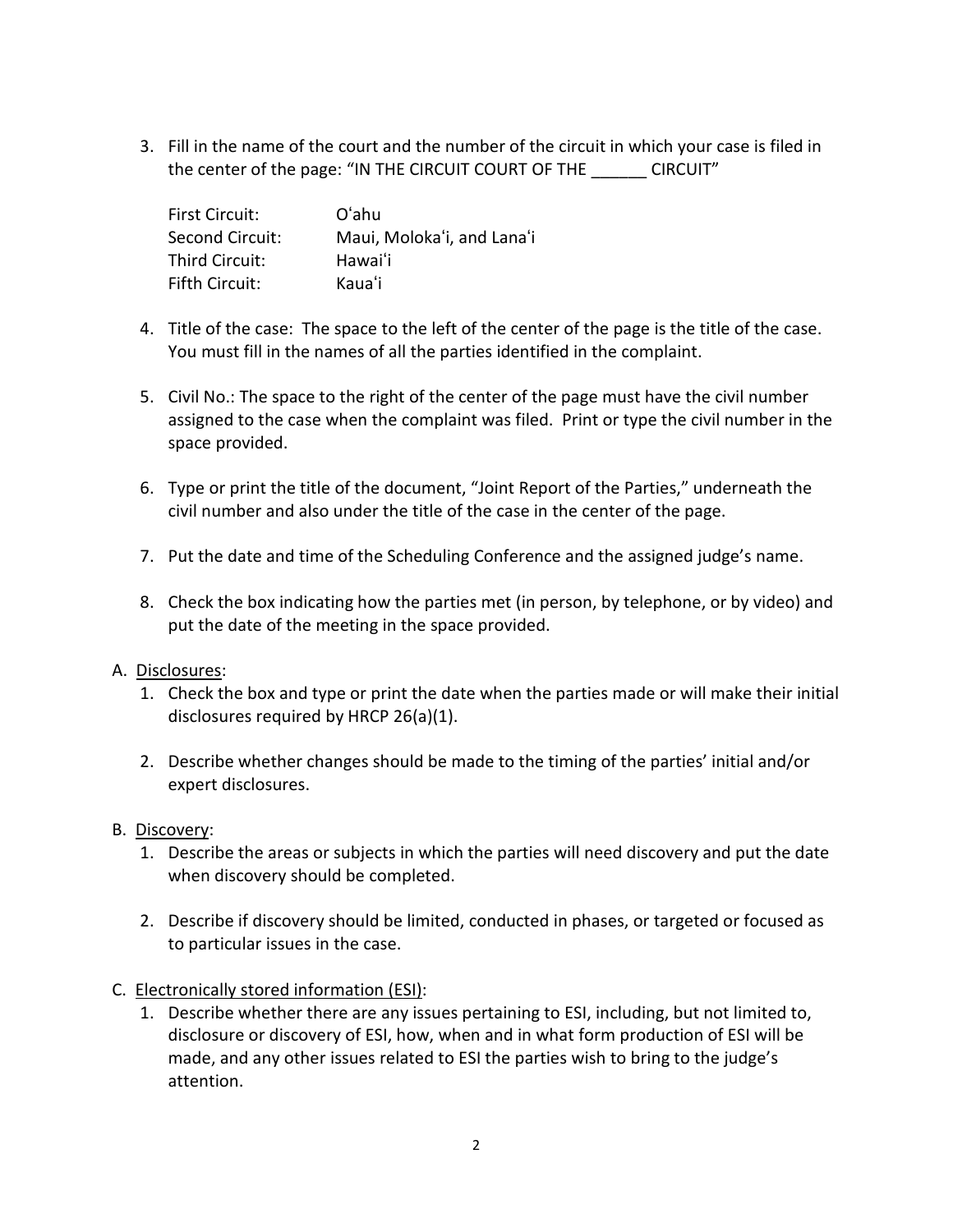## D. Privileged or Protected Material:

1. Describe whether there will be any claims of privilege or confidentiality in any trial preparation materials, the procedures agreed upon by the parties to assert such claims after the material has been produced, and whether the court should include the parties' agreement in an order under Rule 502 of the Hawaiʻi Rules of Evidence.

## E. Changes, if any, to be Made in Limitations on Discovery:

1. Report on whether any parties believe there should be changes on discovery limits set forth in court rules.

## F. Other Orders:

1. Report on any parties' position on whether the court should issue any other orders for matters set forth in HRCP 16(b) and (c) and HRCP 26(c).

# G. Other Matters:

- 1. State whether the parties are amenable to any form of Alternative Dispute Resolution (for example, mediation) and also include any other information the parties believe would be helpful for the judge to know before the Scheduling Conference.
- 2. If a party or attorney has not cooperated in the parties' meeting or preparation of the report, the filing party should say so in this section.

## Signatures:

1. Attorneys and self-represented parties who participated in the meeting of the parties must sign the document.

Self-represented parties who are not JEFS Users cannot use an electronic signature and must handwrite their signature in black ink only.

2. By signing the document, the parties certify that they conferred with the other parties in good faith about the nature and basis of their claims and defenses, the possibility for promptly resolving or settling their case, for making or arranging for disclosures required by the court rules, and also whether the case should be assigned to an expedited or non-expedited trial track.

## Filing Instructions:

1. Once the parties have signed the Joint Report of the Parties, the party preparing the document should file it:

**Self-represented parties**: If you are not represented by an attorney and are not a JEFS User, submit your completed document to the Legal Documents Branch of the respective circuit court for conventional filing by the clerk of court.